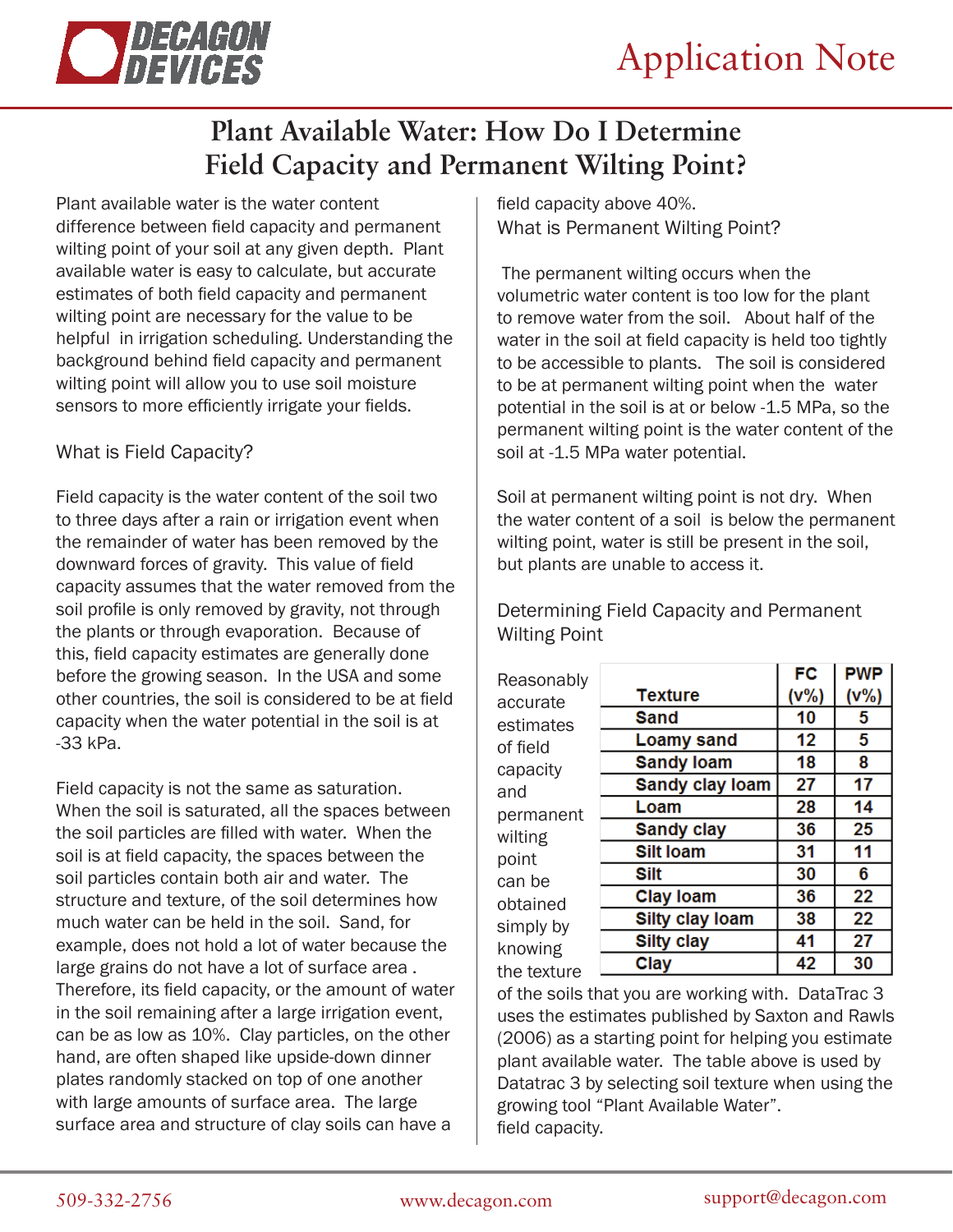

In the example below, Decagon 5TE water content sensors are installed in silt loam at 0.5 m and 1 m in a vineyard. On 11/13 and 11/17, two

significant precipitation events increased the water content at both depths. After the second event on November 17th, you can watch the soil water decrease and then finally flatten out. On about November 25th, the water content levels stop changing quickly suggesting that removal of water from the soil profile due to gravity has slowed down. Since it is winter time at this location, we can assume that evapotranspiration is minimal.



If you don't know how to determine your soil texture, you can watch a quick video that will help you do this on your own.

You can also determine your field capacity value in the field using Decagon soil moisture sensors. The methodology below is a rough adaptation from Methods of Soil Analysis, Vol. 4 methodology (Dane and Topp, 2002).

These tests are best done before the growing season as one of the assumptions of this estimate is that water is only being removed from the soil

profile through drainage due to gravity In a representative part of your field, before the growing season begins, install Decagon soil moisture sensors at the soil depths where you are interested in determining plant available water. We recommend at



soil moisture data

least three depths that cover the early and mid growing root zone as well as below the root zone. Monitor the soil moisture immediately after an irrigation event or a rain event. After three days, in most soils, the water content levels will have stopped changing significantly suggesting that the remaining water content (assuming no evaporation or transpiration) is considered to be field capacity. In some finer textured soils, it may be necessary to wait 4-10 days for the water content to stop changing significantly.

Examples of Estimating Field Capacity using

We conclude that the field capacity at 0.5 m is 0.25m3/m3 and the field capacity at 1 m is 0.20 m3/m3

In the next example,Decagon EC-5 water content sensors are installed in sand at 15 cm, 30 cm, 45 cm, and 90 cm depth in an orchard. On 7/28, two large precipitation events increased the water content in the entire soil profile. We will focus on the 45 cm depth sensor, which is in yellow. It took nearly one full day for the water from the storm to reach the 45 cm sensor. So, our peak starts at 7/29 rather than 7/28. You can watch the soil water decrease quickly and then finally